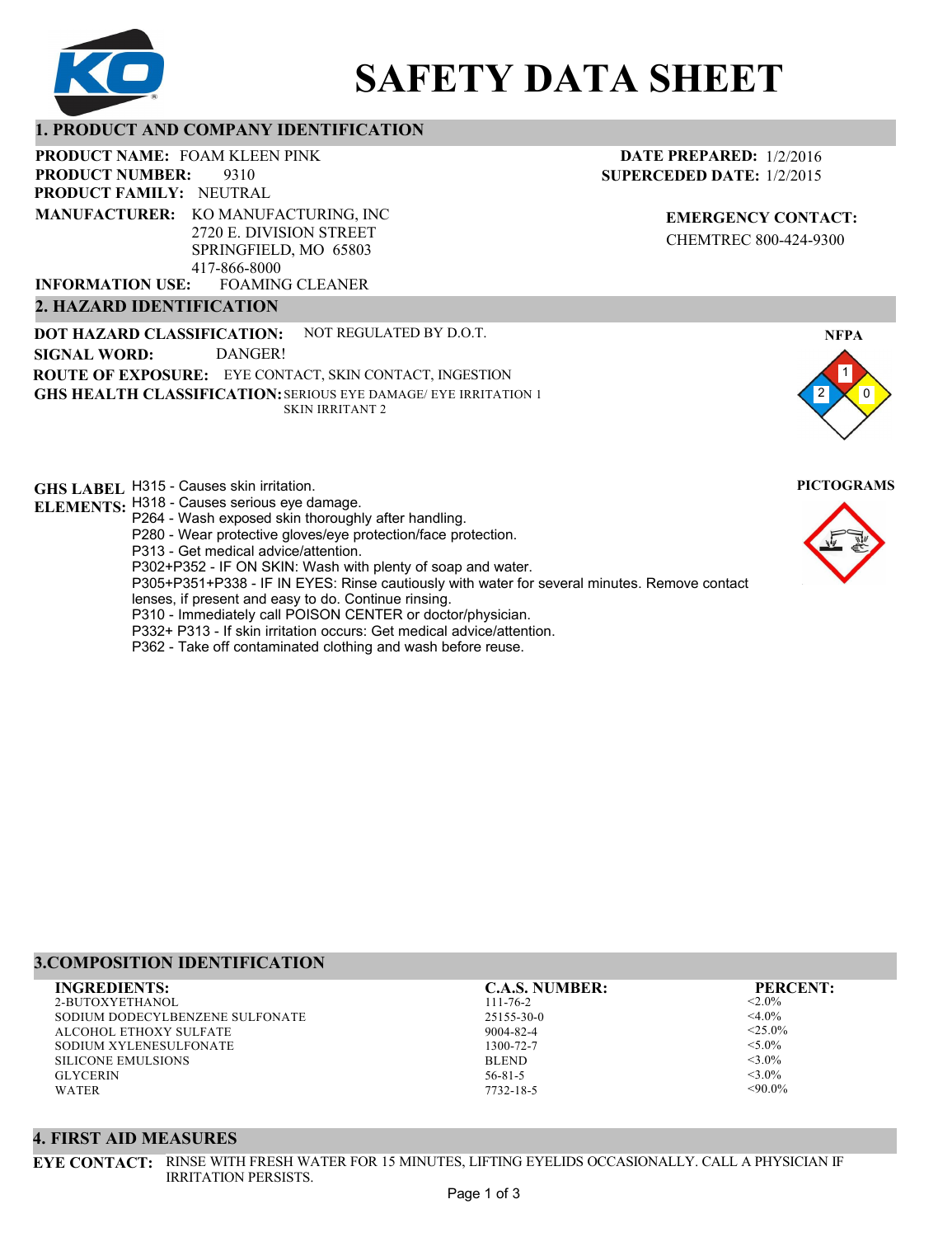## **4. FIRST AID MEASURES - CONTINUED**

**SKIN CONTACT:** RINSE WITH PLENTY OF FRESH WATER AND REMOVE CONTAMINATED CLOTHING IMMEDIATELY. CALL A PHYSICIAN IF IRRITATION PERSISTS.

**INGESTION:** RINSE MOUTH WITH FRESH WATER. DO NOT INDUCE VOMITING. CALL A PHYSICIAN IMMEDIATELY. IF CONSCIOUS, GIVE LARGE QUANTITIES OF WATER. DO NOT GIVE ANYTHING BY MOUTH IF UNCONSCIOUS.

**INHALATION:** IF OVERCOME BY EXPOSURE, REMOVE VICTIM TO FRESH AIR IMMEDIATELY. GIVE OXYGEN OR ARTIFICIAL RESPIRATION AS NEEDED. CALL A PHYSICIAN IMMEDIATELY.

## **5. FIRE FIGHTING MEASURES**

**FLAMMABLE PROPERTIES:** NON FLAMMABLE.

**FLASH POINT:** >200 F

**SUITABLE EXTINGUISHING MEDIA:** DRY CHEMICAL, FOAM OR CARBON DIOXIDE, WATER SPRAY.

**UNSUITABLE EXTINGUISHING MEDIA:** NOT ESTABLISHED.

**SPECIFIC HAZARDS ARISING** NONE KNOWN.

#### **FROM THE CHEMICAL:**

**PROTECTIVE EQUIPMENT AND PRECAUTIONS FOR FIREFIGHTERS:** APPPROVED) AND FULL PROTECTIVE GEAR. WEAR SELF-CONTAINED BREATHING APPARATUS (PRESSURE DEMAND MSHA/NIOSH

#### **6. ACCIDENTAL RELEASE MEASURES**

**PERSONAL PRECAUTIONS:** AVOID CONTACT WITH EYES AND SKIN. SPILL AREA MAY BE SLIPPERY. WEAR PROPER PROTECTIVE EQUIPMENT WHEN DEALING WITH RELEASE.

**ENVIRONMENTAL PRECAUTIONS:** CONTAIN SPILL TO AVOID RELEASE TO THE ENVIRONMENT. KEEP CONTAINER TIGHTLY CLOSED WHEN NOT IN USE.

**METHODS FOR CONTAINMENT** COLLECT FOR DISPOSAL USING AN INERT ABSORBENT MATERIAL AND TRANSFER TO A **AND CLEAN-UP:** CONTAINER FOR REUSE OR DISPOSAL.

## **7. HANDLING AND STORAGE**

**HANDLING:** HANDLE WITH CARE AND AVOID CONTACT WITH EYES AND SKIN. ALWAYS WEAR PROPER CHEMICAL RESISTANT PROTECTIVE EQUIPMENT 29CFR1910.132-138. WASH THOROUGHLY AFTER HANDLING.

**STORAGE:** STORE IN A COOL, DRY PLACE. KEEP OUT OF REACH OF CHILDREN. KEEP LID TIGHTLY CLOSED WHEN NOT IN USE.

## **8. EXPOSURE CONTROLS/PERSONAL PROTECTION**

**ENGINEERING CONTROLS:** NONE REQUIRED UNDER NORMAL USE.

**EYE / FACE PROTECTION:** CHEMICAL SAFETY GLASSES.

**SKIN PROTECTION:** CHEMICAL RESISTANT GLOVES.

**THRESHOLD LIMIT VALUE (TLV):** 2-BUTOXYETHANOL, 20 PPM

## **9. PHYSICAL AND CHEMICAL PROPERTIES**

**PHYSICAL STATE:** LIQUID. **APPEARANCE: ODOR: BOILING POINT:** NOT ESTABLISHED. **FREEZING POINT:** NOT ESTABLISHED. **SPECIFIC GRAVITY:** 1.03 **pH (1%): EVAPORATION RATE:** NOT ESTABLISHED. **FLASH POINT: LOWER FLAMMABILITY/EXPLOSIVE LIMIT:** NOT ESTABLISHED. **UPPER FLAMMABLE/EXPLOSIVE LIMIT:** NOT ESTABLISHED. 8.0-9.0  $>200$  F RED LIQUID. CHERRY SCENT. **VISCOSITY: REALITIVE DENSITY:** 8.6 LBS./GL. **SOLUBILITY: VAPOR PRESSURE:** NOT ESTABLISHED. **VAPOR DENSITY:** NOT ESTABLISHED. **DECOMPOSITION** NOT ESTABLISHED. **TEMPERATURE: PARTICAL COEFFICIENT:** NOT ESTABLISHED. **N-OCTANOL/WATER** NOT ESTABLISHED. SOLUBLE.

**AUTO-IGNITION TEMPERATURE:** NOT ESTABLISHED.